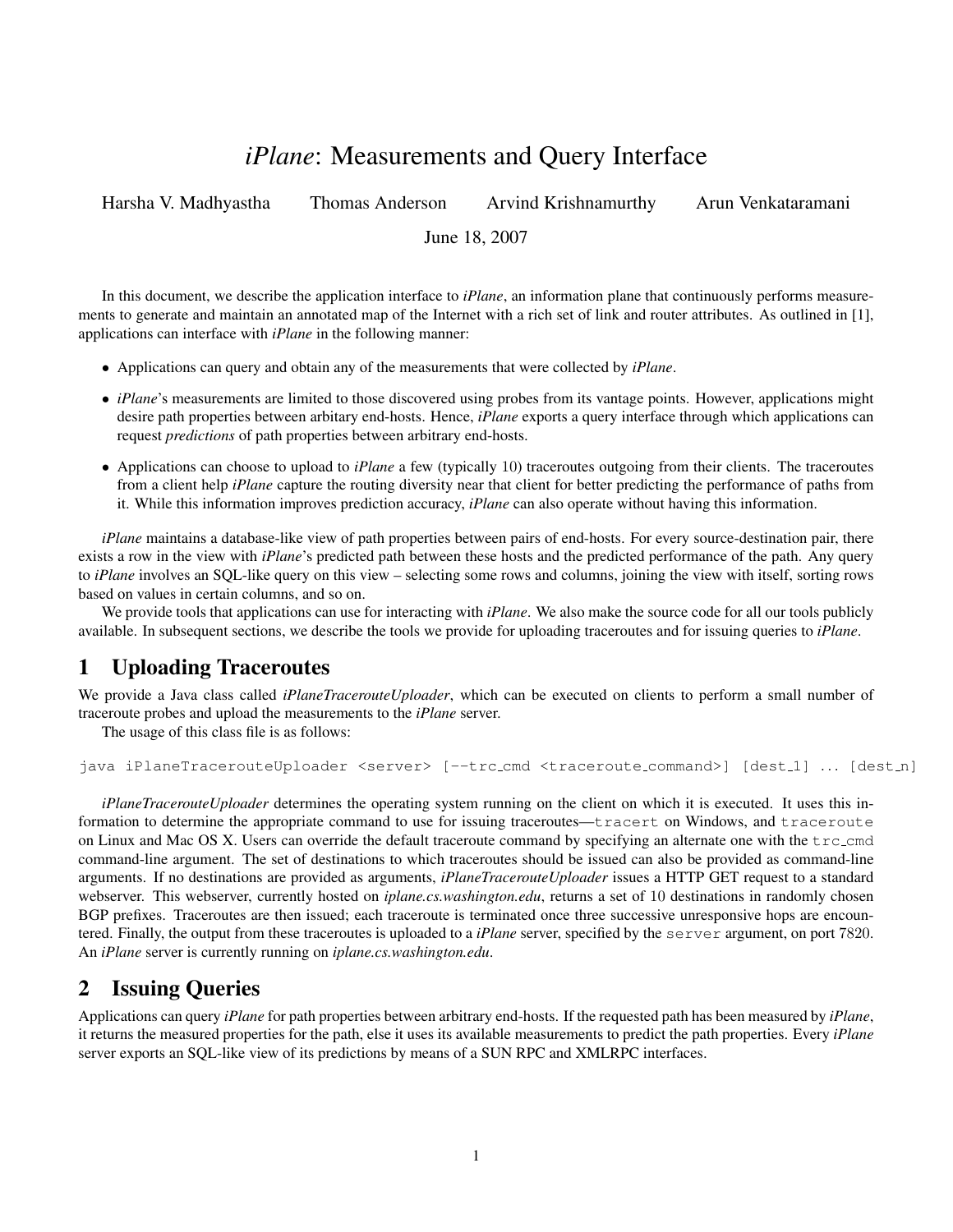#### 2.1 SUN RPC interface

Client applications can issue queries on the exported view of performance predictions by uploading Ruby scripts through an RPC interface. This can be done using the tool *query iplane client* described later. The uploaded script can issue multiple queries to *iPlane*, thus providing performance improvements when compared to the direct approach of issuing each query as a separate RPC.

The uploaded Ruby scripts should contain the statement require 'iplane' to link with *iPlane*'s library. The library implements two classes—*IPlane* and *IPlaneResponse*. The *IPlane* class exports the following methods in order to enable batched execution of queries:

• addPath(src, dst)

*IPlane* maintains a queue of paths for which predictions need to be made. A call to addPath adds the path from *src* to *dst* to this queue and immediately returns. *src* and *dst* need to be IP addresses; DNS names do not work in the current implementation.

• queryPendingPaths

When a call to queryPendingPaths is made, *iPlane*'s prediction engine is invoked to predict the path properties along the set of paths currently in *IPlane*'s queue. This call blocks until predictions for all enqueued paths have been determined. An array of type *IPlaneResponse* is returned, with one element in the array for each predicted path.

The member variables of the class *IPlaneResponse* are *src*, *dst*, *path*, *cluster path*, *as path*, *meas or pred*, *latency* and *loss*. These correspond to the source and destination, arrays containing the router interface level hops, cluster level hops, and AS level hops along the path between these hosts, a flag that is set to false if this path exists in the measured atlas or to true if the path had to be predicted, and the end-to-end latency and loss rate on this path.

Below is an example script that takes as input a client and a set of replicas. The script determines the replica closest, in terms of latency, to the client.

```
#!/usr/bin/ruby
require 'iplane'
client = ARGV[0]replicas = Array.new
(1..ARGV.length-1).each { |i|
    replicas.push(ARGV[i])
}
iplane = IPlane.new
replicas.each{ |r|
    iplane.addPath(client, r)
}
responses = iplane.queryPendingPaths
min_lat = 3000 #3 seconds
best_replica = ""
responses.each{ |r|
    if (r.latency < min_lat)
        min_lat = r.latency
        best_replica = r.dst
    end
}
puts "#{best_replica}"
```
Queries are issued via an RPC interface. The server end of this interface currently runs on *iplane.cs.washington.edu*. We provide a tool called *query iplane client* that applications can use to issue queries <sup>1</sup> . Versions of *query iplane client* that run on Linux, Mac OS X, and Windows are provided. The usage of this tool is as follows:

<sup>&</sup>lt;sup>1</sup>An as yet unimplemented feature is that clients can issue queries to a standard name, which resolves to the PlanetLab node closest to the client.